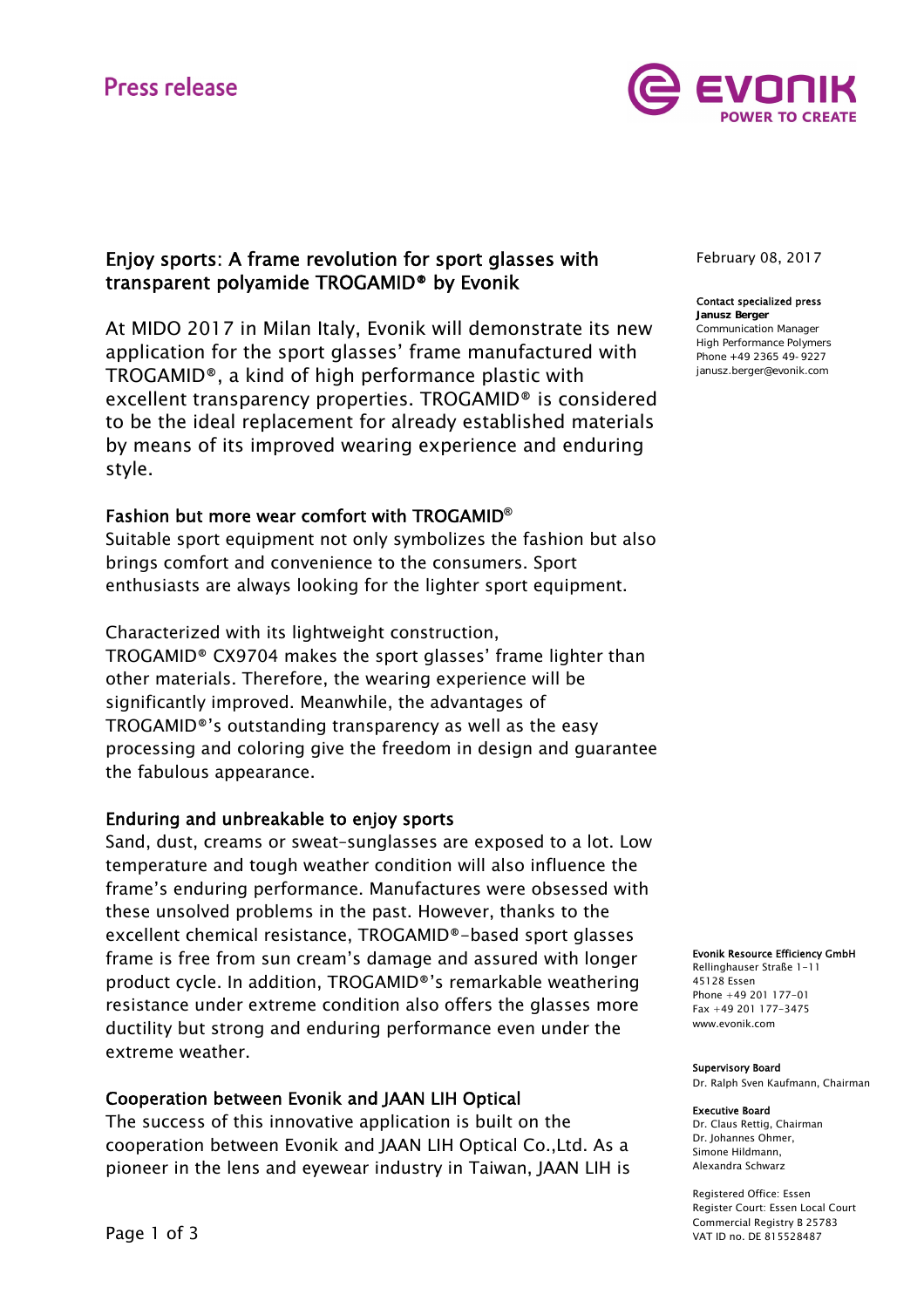# **Press release**



specialized for manufacturing sports eyewear, sunglasses, high quality lenses and personal protective equipments. Evonik supplies the TROGAMID® material and provides the technical expertise to support JAAN LIH in developing such application while JAAN LIH, as a strategic partner, has made efforts to create better sport glasses wearing experience for the sports fans.



Caption: A frame revolution for sport glasses with transparent polyamide TROGAMID® by Evonik

Learn more about high-performance plastic TROGAMID® for optical applications at our booth (G61, Hall 2) at MIDO, February 25 – 27, in Milan, Italy.

Follow us on Twitter, LinkedIn, Facebook and Google+

For further information, visit www.trogamid.com